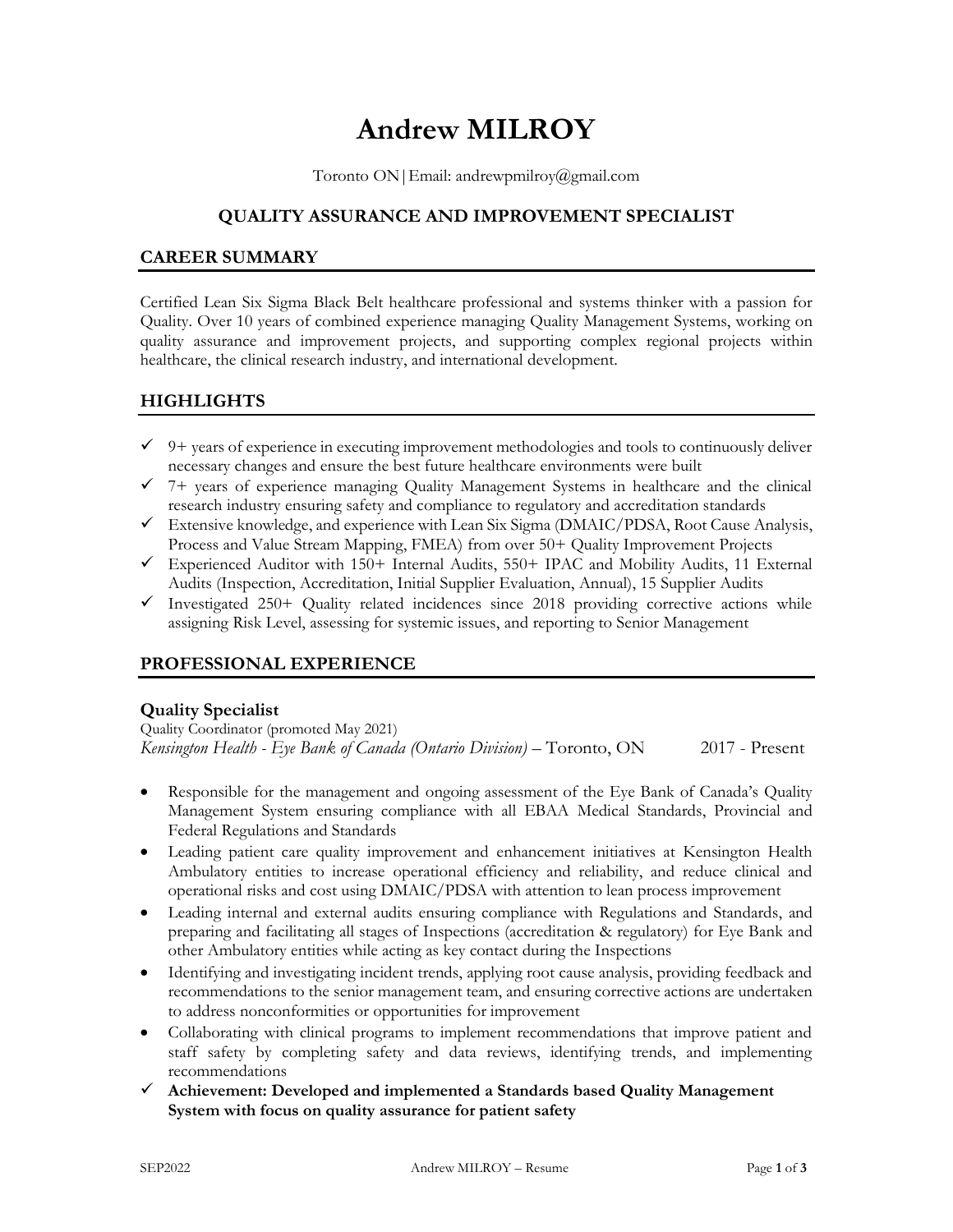#### **Andrew MILROY | Toronto ON | Email:** andrewpmilroy@gmail.com

#### **Manager, Clinical Quality Assurance and Human Research Protection Program**

*ethica Clinical Research Inc.* – Montreal, QC 2014 - 2016

- Managed the Quality Program for the ethica Clinical Research Inc. group of companies to assure patient safety while participating in clinical trials with their rights and well-being protected
- Assessed through routine internal auditing, levels of compliance for practice areas and study activities, and made recommendations for Corrective and Preventive Action to facilitate process and quality improvement of company procedures and practices
- Performed training needs assessments, developed training materials, and conducted training sessions for staff
- Communicated regularly with President and Senior Management on auditing status, provided recommendations to enhance performance improvement and process efficiencies
- ✓ **Achievement: Successfully managed a Third-Party Audit which had zero official observations and resulted in the client being awarded a contract worth over \$1 million**

#### **Program Coordinator – Qualification Program**

*Clinical Trials Ontario* – Toronto, ON Contract 2013 - 2014

- Developed Research Ethics Board (REB) Qualification Manual used for certifying REBs under the Qualification Program, a certification activity of auditing REBs for compliance with applicable regulations
- Provided support to Clinical Trials Ontario advisory groups including drafting of accurate meeting notes which captured key discussions, decisions, and action points, and disseminated notes in a timely manner
- Conducted literature review on clinical trial participant engagement and recruitment and synthesized findings for presentations on the topic
- Developed Standard Operating Procedures to support the processes involved in the Qualification Program
- ✓ **Achievement: Instrumental in developing the process for qualification of REBs in Ontario with the aim of streamlining review processes to reduce clinical trial start-up times.**

#### **Research Assistant - Geriatrics**

*Mount Sinai Hospital* – Toronto, ON Contract 2012 – 2013

- Implemented the auditing phases of a clinical research project targeting hospital staff, aimed at reducing functional decline and promoting mobility among elderly patients
- Conducted audits to benchmark, track, and evaluate a performance improvement and educational intervention at Toronto General Hospital and Mount Sinai Hospital.
- Conducted a literature review on the Quality Indicators for integrated home-based primary care and synthesized findings into a chapter for healthcare provider toolkit
- ✓ **Achievement: Played a vital role through routine weekly auditing of patient rooms which served in the collection of data for use in publications, and reports.**